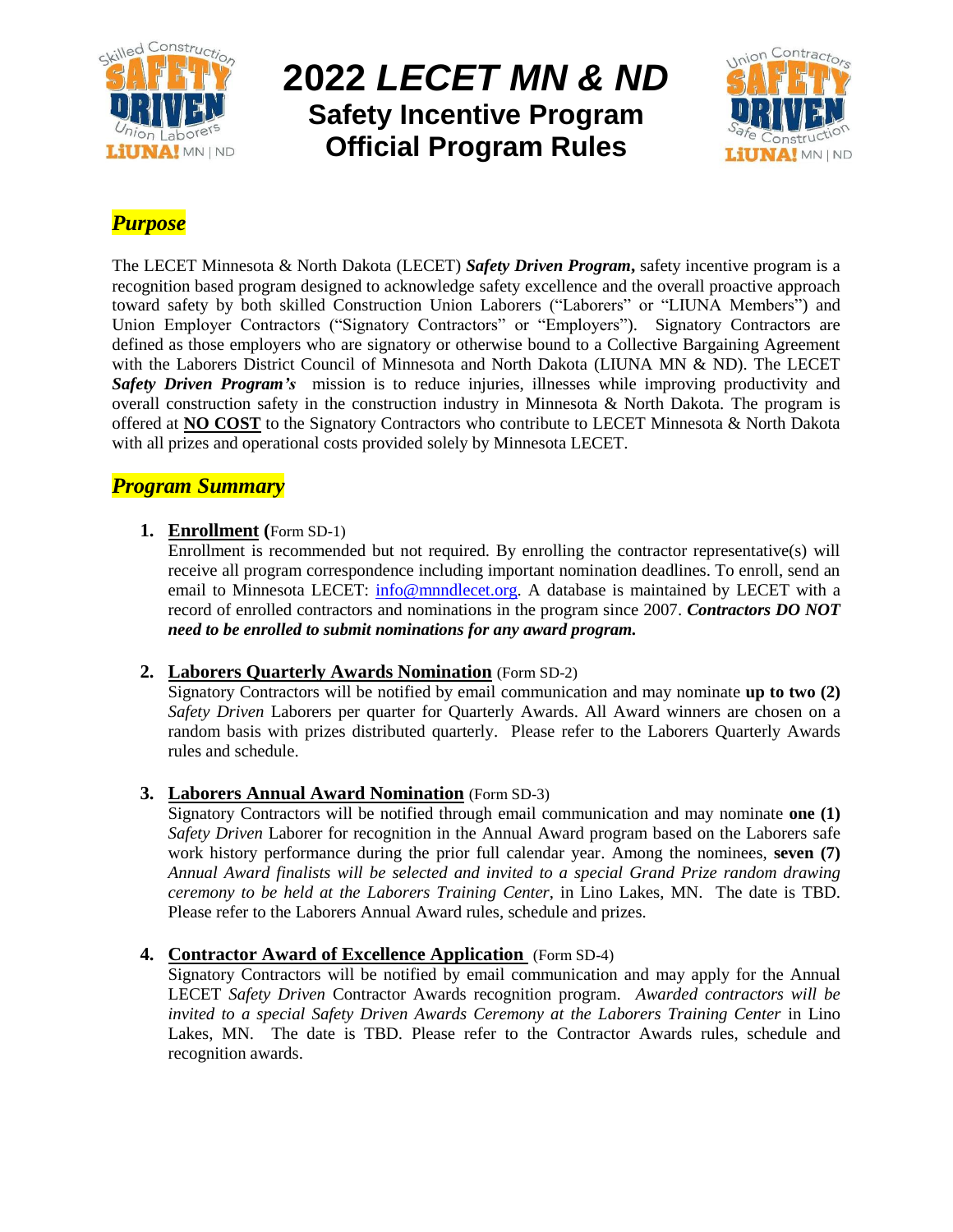- **1.** The Program is offered at **NO COST** to enrolled Signatory Contractors with all prizes, recordkeeping, notifications and coordination responsibilities handled by LECET Minnesota & North Dakota.
- **2.** Eligible Laborers Union members (LIUNA members) must be in good standing with his/her Laborers Local Union Hall and are skilled construction craft Laborer field construction workers performing work covered by a collective bargaining agreement with the Laborers District Council of Minnesota & North Dakota. *APPRENTICES ARE NOT ELIGIBLE FOR CONSIDERATION IN THE ANNUAL AWARD* but are allowed in the quarterly awards program. Apprentices must be current in their Apprenticeship training program requirements as reported by the Laborers Apprenticeship program.
- **3.** Eligible Signatory Contractors must be current and in good standing with the Laborers District Council of Minnesota and North Dakota (LIUNA MN & ND).
- **4**. For the purpose of this recognition program, lost time and recordable events will be as defined by the Occupational Safety and Health Administration (OSHA) recordkeeping rules.
- **5**. The Board of Trustees of LECET MN & ND, or its designee, shall select all of the awards and recipients, and all of its decisions shall be final and binding upon all contestants and parties in all respects and matters.
- **6.** Signatory Contractors must submit accurate and truthful information pertaining to all nominations and applications made and must be willing to share company safety records, such as OSHA log books, accident reports, recordable events and other safety related information.
- **7.** LECET will verify eligibility of nominated Laborers by reviewing current membership status, hours worked, Apprenticeship status (for the Quarterly awards program only).
- **8.** LECET will purchase and furnish all award prize distribution with each Contractor employer and Laborers award winners, including incurred shipping and handling costs of prize distribution. If winning recipients cannot be located within 21 days of selection, the award prize(s) may be forfeited.
- **9.** All award recipients will be responsible for the payment of all required gift receipt taxes for prizes of large value and/or fees unless otherwise approved by the LECET Board of Trustees.
- **10.** Signatory Contractors are responsible to notify LECET of any safety administration personnel changes in order to maintain program communications between the contractor and LECET. All communication will be made through Email communication and through LECET's quarterly newsletter – the *Skilled Construction Craft Union Laborer News* and other means.
- **11.** All nomination forms must be received prior to deadlines or at the discretion of LECET. Forms are available online at [www.mnlecet.org,](http://www.mnlecet.org/) and are generally made available through regular email communications.
- **12.** The LECET Board of Trustees reserves the right to unilaterally modify, amend or terminate the Safety Driven program at any time with all decisions by the Board of Trustees final.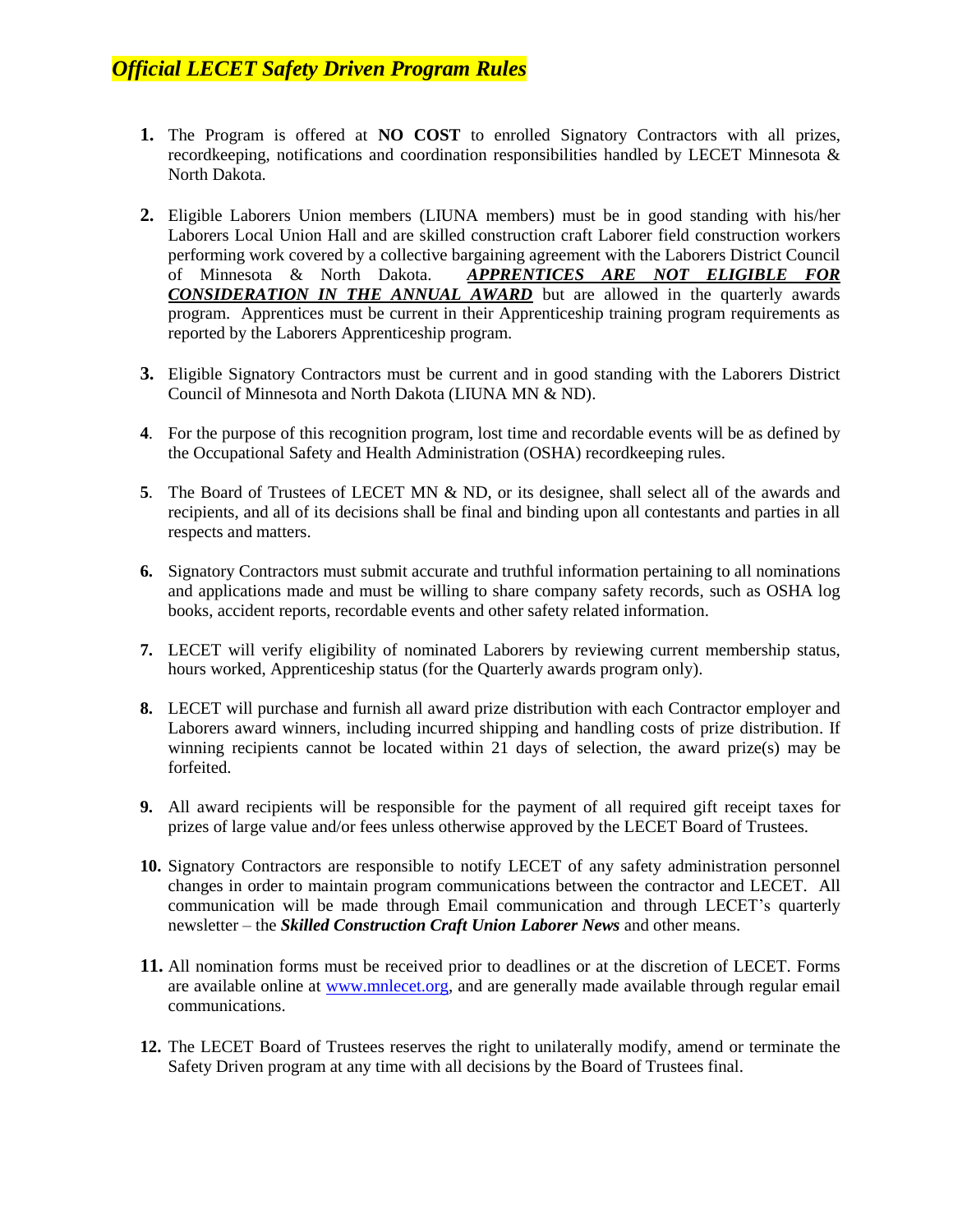# *Laborers Quarterly Award Program Rules*

During a given calendar Quarter, Signatory Contractors, may nominate Laborers whom have worked safely in the field for their respective employer during the applicable calendar quarter using Form SD-2. All nominated Laborers will receive: a congratulatory letter, one (1) *Safety Driven* Laborers *hard hat decals* and one (1) complimentary *Safety Driven Laborers Logo T-Shirt.*

#### *Note: A Maximum of one T-Shirt will be awarded per Laborer per calendar year.*

### *Recommended Nomination Guidelines*:

Enrolled Signatory Contractors may nominate *up to* **two (2)** Laborers per Quarter.

*Contractors are strongly encouraged to utilize the nomination process appropriately by nominating a variety of LIUNA members throughout the year to maximize awareness and engage members about the importance of safety. LECET maintains a file database of all Laborers Union members nominated, including previous award winners, by employer, since the inception of the program.*

### **A) RANDOM DRAWING PROCESS:**

From the list of nominees, a maximum of twenty (20) Quarterly Award winners will be randomly drawn each quarter. The drawing will ensure statewide coverage of winners with no Signatory Contractors having more than one quarterly winner per each quarter. Signatory Contractors will be notified of winning Laborers employed by their firm by email communication.

### **B) AWARD PRIZES:**

*Quarterly Award prizes will be in the nature of:*

The winning member's choice of one (1) of the following items:

- Minnesota LECET Safety Driven embroidered Jacket or apparel item;
- Laborers Union (LIUNA) Orange Duffle Bag, 24 Pack Cooler, or equal;
- Minnesota Laborers Union *Leather Tool Belt, engraved* or hand tool, tumbler, flashlight or other prizes.
	- All Quarterly Award winners and Contractors will be listed in *the LABORER - Minnesota LECET Quarterly News Publication*.

*Note: Prizes may vary depending on product availability. If no prize selection is made, a default prize will be automatically sent to the winning member..*

#### **C) ELIGIBILITY:**

Laborers must have no lost time or recordable event due to a work-related accident or illness and must work a minimum of 250 field work hours for the employer in the calendar quarter as verified by the Signatory Contractor. Laborers must be generally classified as skilled construction craft Laborer Field employees. Contractors may have more than one winning Laborers Union member each year in the quarterly award program. *Important: No repeat Quarterly Award winners will be permitted for a period of 3 years.*

#### **2022 Quarterly Award Nominations:**

| <b>Nomination Period</b>                     | <b>Nomination Deadline</b> |
|----------------------------------------------|----------------------------|
| 1 <sup>st</sup> Quarter - Jan. 1 to March 31 | April 15, 2022             |
| $2nd$ Quarter - April 1 to June 30           | July 15, 2022              |
| 3 <sup>rd</sup> Quarter - July 1 to Sept. 30 | Oct. 14, 2022              |
| $4th$ Quarter - Oct. 1 to Dec. 31            | Jan. 13, 2023              |
|                                              |                            |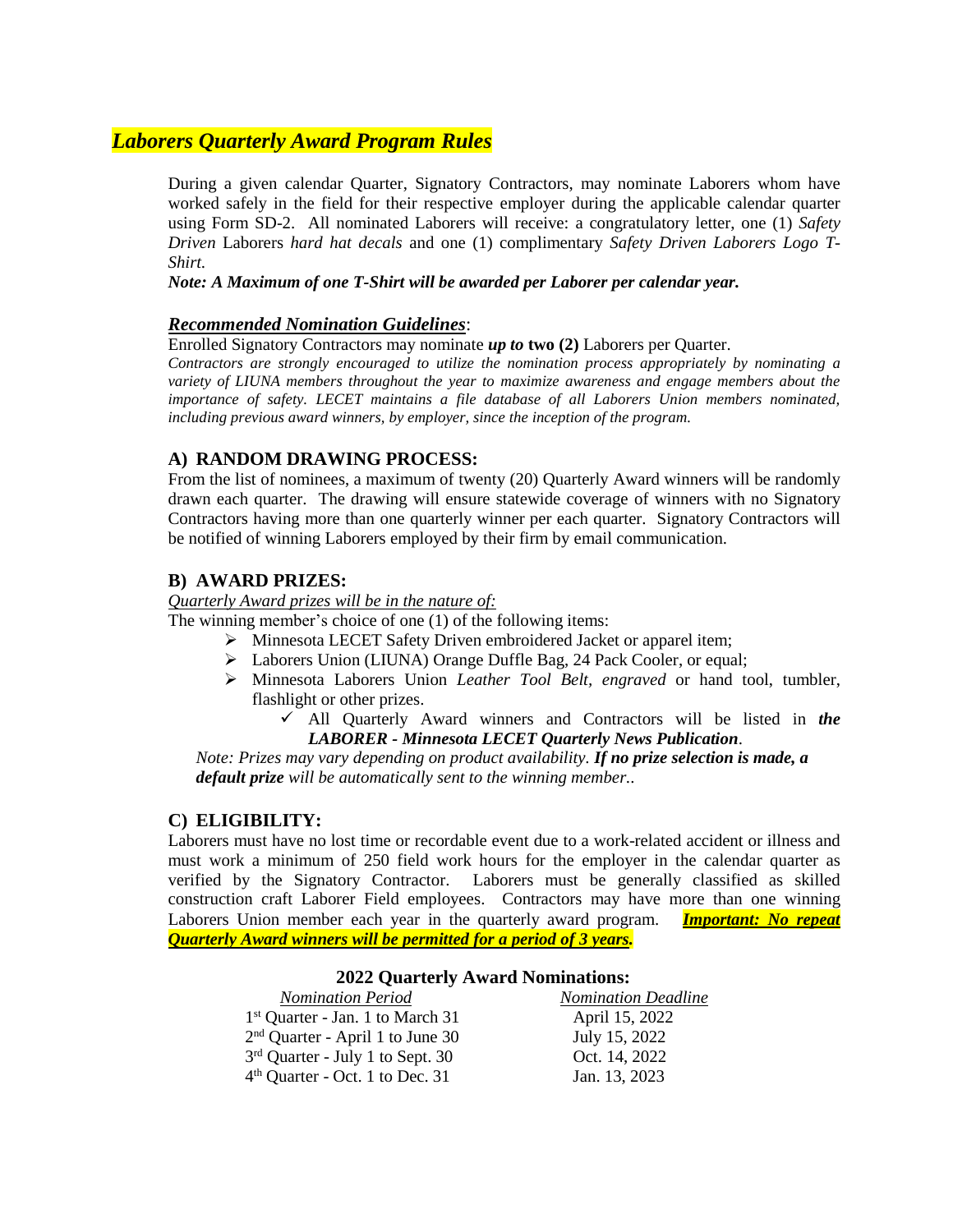# *Laborers Annual Award Program Rules*

Signatory Contractors may nominate one (1) Laborer per Signatory Contractor, who has worked safely during the applicable time period for the Laborers Annual Award recognition program using Form SD-3. **EVERY** nominated Laborer will receive: a congratulatory letter, one (1) *Safety Driven* Laborers hard hat decals *AND* one (1) Safety Driven Laborers logo **USA MADE JACKET**, or pullover (style TBD).

### **A) FINALIST SELECTION PROCESS:**

All Laborers Annual Award nomination forms received from Employers will be reviewed by a review committee, not made up of current LECET Board of Trustees members. Recommendations by the committee will be given to the LECET Board for their review. From the recommendation, Seven (7) Laborers Annual Award Finalists plus Alternates will be finalized by the Trustees. *All 7 Finalists and their employer contractor representatives will be notified and invited to attend the Laborers Annual Award ceremony* where one of those 7 Finalists will win the All-terrain Vehicle (ATV) and Trailer Grand Prize during a random drawing ceremony. This random drawing ceremony will be held at the Laborers Training Center on a date TBD. The random drawing ceremony will be administered by the independent auditing firm of Legacy Professionals, LLC. **All Candidates Must Be Present at the Random Drawing Event to Be Eligible to Win.**

### **B) AWARD PRIZES:**

*Annual Award Prizes will be in the nature of*:

- **EVERY ONE WINS: All nominated Laborers will be sent one (1) USA Made jacket** with the Safety Driven Logo embroidered patch properly sized as provided by the employer.
- **GRAND PRIZE:** One (1) Grand Prize winner randomly drawn at the ceremony will receive one (1) All-Terrain Vehicle (ATV) and trailer, plus one (1) prepaid \$500 Visa gift card and other prizes furnished by Minnesota LECET. All candidates must be present at the event to win.
- **RUNNERS UP:** Six (6) Runner Up Prize winners from the random drawing will each receive one (1) prepaid \$500 Visa gift card and other prizes furnished by Minnesota LECET. All candidates must be present at the event to win.
	- $\checkmark$  All Laborers Annual Award nominees, winners and Contractors will be listed in *the Laborer* Minnesota LECET Newsletter, a quarterly news publications.

### **C) ELIGIBILITY:**

All nominated candidates for the Laborers Annual Award must have no lost time or recordable event due to a work related accident or illness, and obtain a *minimum of 1,000 field hours* of skilled construction Laborers Field work, as verified by the nominating Contractors for the full calendar year of the official contest period. Nominees working for multiple employers during the contest period are also eligible. Please provide a listing of other Union contractor employers if known to have employed this nominee. Nominees must be in *good standing* with their Laborers Local Union, for the past (one) 1 year and *must be generally classified as skilled construction craft Laborer "field" employees*.

### **Candidates that are NOT ELIGIBLE Include:**

- 1) APPRENTICES are NOT ELIGIBLE for the Laborers Annual Award program.
- 2) Laborers who are considered Superintendents or Safety Administrators, are not eligible.
- 3) Any officer or Laborer who holds a position of office within their Laborers Local Union.
- 4) Previous LECET Safety Driven Laborers Annual Award Winners are not eligible.
- 5) Any *previous* Laborers Annual Award 'Finalist', who participated in the Annual Award random grand prize drawing ceremony at the LTC in the previous 10 years are not eligible.

### **Laborers Annual Award Nominations:**

| <b>Nomination Period</b> | <b>Nomination Deadline</b> |
|--------------------------|----------------------------|
| 2021 Calendar Year       | February 28, 2022          |